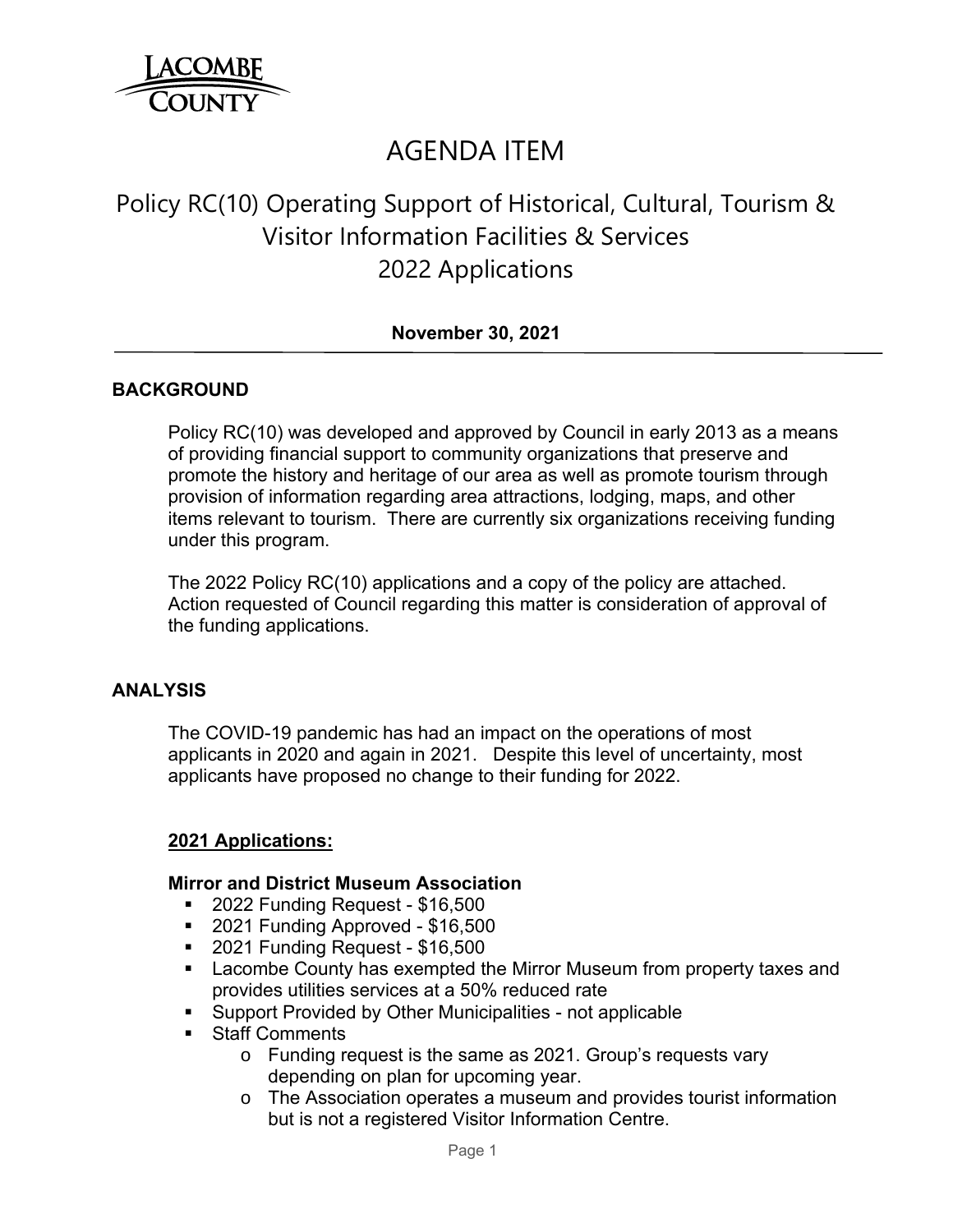

#### **Alix Wagon Wheel Museum Association**

- 2022 Funding Request \$4,300
- 2021 Funding Received \$3,847
- 2021 Funding Request \$4,300
- **Support Provided by Village of Alix \$2,500 in cash funding and an** exemption on their property taxes (approx. \$1,800)
- **Staff Comments** 
	- o The organization satisfies policy requirements
	- o The Association owns and operates the museum
	- o The Association uses casino funds to support its operations
	- o The Association is a member of the Alberta Museums Association, the Alberta Visitor Information Providers Program, and Lacombe Regional Tourism
	- o The increase requested from the County would match the increase received from the Village of Alix in 2020 and 2021.

#### **Bentley Museum Society**

- 2022 Funding Request \$10,000
- 2021 Funding Received \$10,000
- 2021 Funding Request \$10,000
- Support Provided by Town of Bentley (proposed) \$14,624 comprised of property tax exemption of \$4,200, waiver of utility fees of \$1,000, insurance of \$1,000 and \$2,855 for museum and tourism staff and \$5,569 for summer jobs program (\$12,454 in 2021).
- **Staff Comments** 
	- o The organization satisfies policy requirements
	- o Society provides tourism information for area in conjunction with Town.
	- o The Society operates three buildings in the Town of Bentley

## **Blackfalds & Area Historical Society**

- 2022 Funding Request \$10,000
- 2021 Funding Received \$10,000
- 2021 Funding Request \$10,000
- Support Provided by Town of Blackfalds the Blackfalds & Area Historical Society is housed in the Blackfalds Library Building. The Town of Blackfalds does not charge rent, utilities, or property taxes. The Town also provides the Society with a \$17,250 annual grant (\$17,255 was provided in 2021)
- **Staff Comments** 
	- o The organization satisfies policy requirements

## **Lacombe & District Historical Society**

- 2022 Funding Request \$41,900
- 2021 Funding Received \$35,158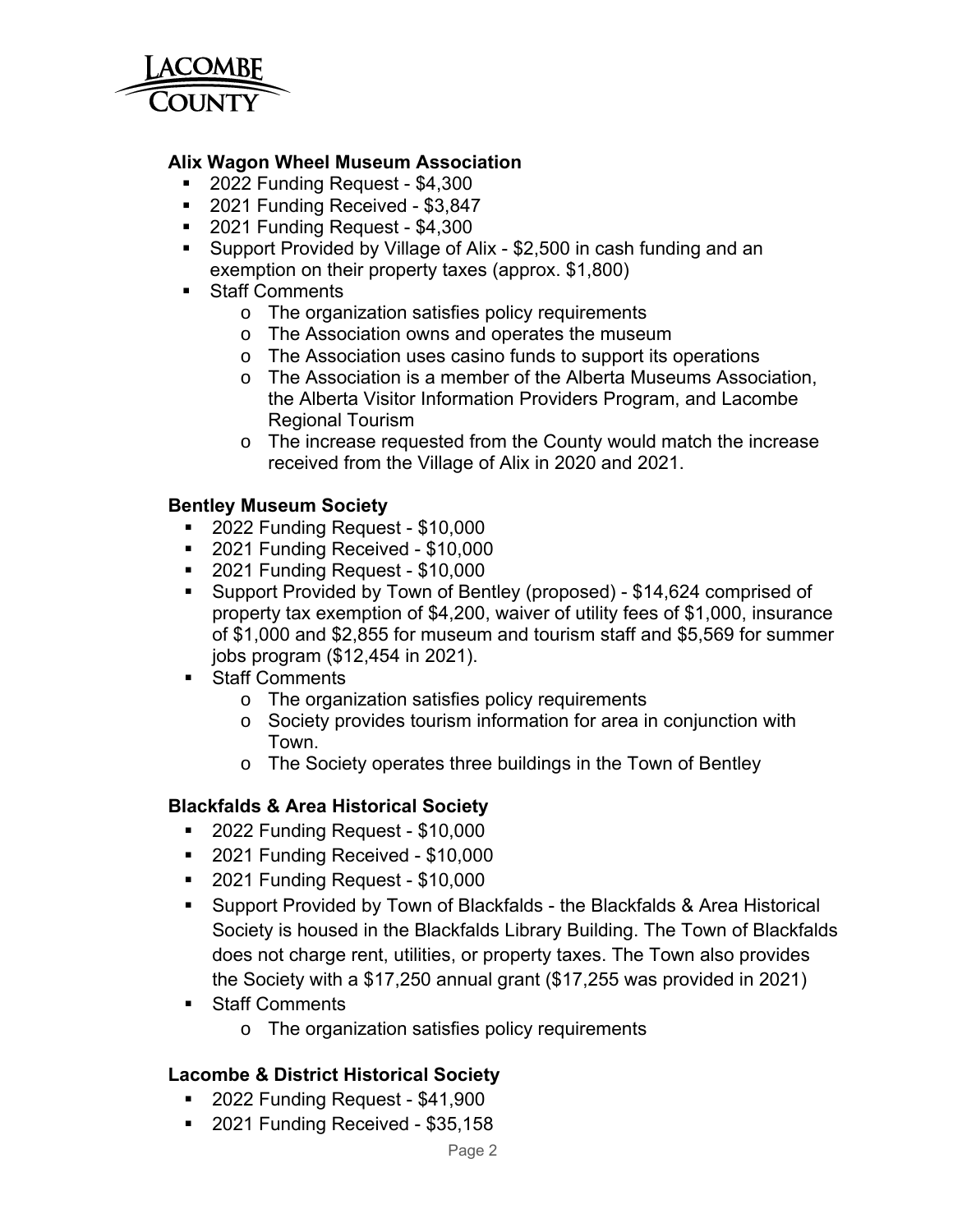

- 2021 Funding Request \$35,158
- Support Provided by City of Lacombe \$48,000 in 2021 (\$55,900 requested for 2022).
- **Staff Comments** 
	- o The organization satisfies policy requirements
	- o The Society operates three museums in Lacombe being the Michener House Museum, the Flatiron Museum, and the Blacksmith Shop
	- o The Society's Flatiron Museum does provide tourism information on a as needed basis.
	- o The City increased its funding in 2018 from \$32,500 to \$42,500 and now exceeds the 50% funding requirement. The City granted a further \$7,500 in 2020 to the current \$48,000.

## **Lacombe Regional Tourism & Marketing Association**

- **2022 Funding Request \$61,556**
- 2021 Funding Received \$44,756
- 2021 Funding Request \$44,756
- Support Provided by City of Lacombe in 2021 \$55,960 (\$50,960 in operating funding as well as an additional \$5,000 for the Culture and Harvest Festival). The group is seeking \$61,556 from the City in 2022.
- **Staff Comments** 
	- $\circ$  The organization satisfies policy requirements as it promotes tourism within the City and County.

In addition to providing operational funding to the Lacombe Regional Tourism and Marketing Association and the Lacombe & District Historical Society, the City of Lacombe, and Lacombe County cost-share the operation (rent, utilities, insurance, telephone/fax, etc.) of the Flatiron Building on a 50/50 basis. The annual cost for the Flatiron Building has typically been \$32,000 with the County's share being \$16,000. In 2021, Regional Tourism vacated their space in the building

## **ALTERNATIVES**

1. Approve the applications as presented: a \$23,994.45 increase for organizations located within urban municipalities for a total increase of \$23,994.45 compared to 2021.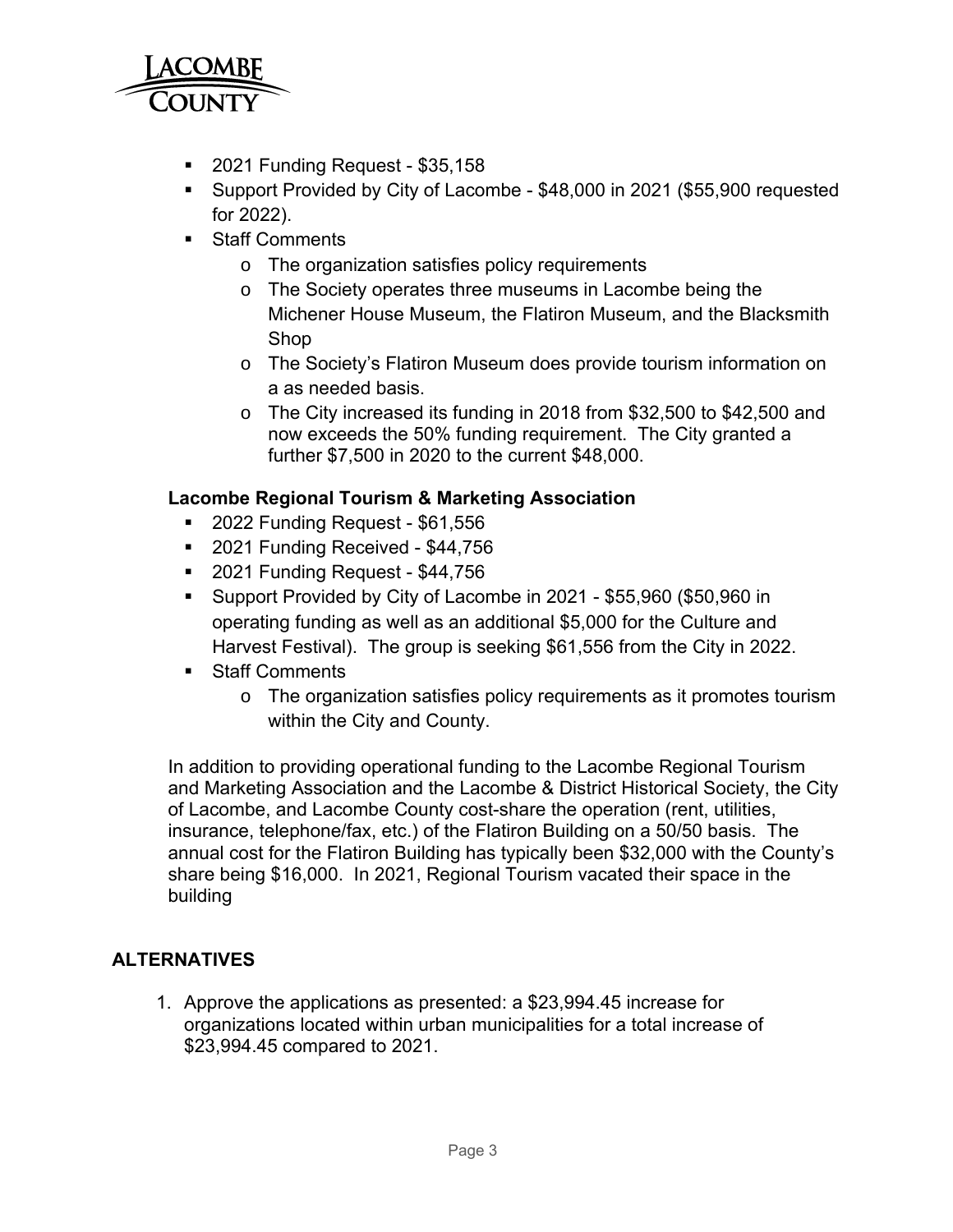

The County has not kept pace with funding from urban partners over the last several years. The proposed increases would move the County further towards the contributions made by the corresponding municipality. The Lacombe Regional Tourism group highlighted the additional work taking place in the County and demonstrated that County businesses are now on equal footing with City businesses in terms of the group's time and effort.

Lacombe Regional Tourism & Marketing Assoc. \$44,756.00 \$61,556.00 \$16,800.00 37.54% Total \$120,261.55 \$144,256.00 \$23,994.45 19.95%

2021/2022 % Variance

2. Cap funding increases at the 2.75% approved by Council for recreation and community grants. This is consistent with proposed funding changes to other recreation and cultural facilities for 2022.

| Policy RC(10) Funding Requests              |               |              |              |             |            |
|---------------------------------------------|---------------|--------------|--------------|-------------|------------|
|                                             |               |              |              |             |            |
|                                             |               |              | 2022 @2.75%  | 2021/2022   | 2021/2022  |
|                                             | 2021 Approved | 2022 Request | Increase     | \$ Variance | % Variance |
|                                             |               |              |              |             |            |
| Mirror & District Museum Assoc.             | \$16,500.00   | \$16,500.00  | \$16,500.00  | \$0.00      | $0.00\%$   |
| Alix Wagon Wheel Museum                     | \$3,847.50    | \$4,300.00   | \$3.953.31   | \$105.81    | 2.75%      |
| <b>Bentley Museum Society</b>               | \$10,000.00   | \$10,000.00  | \$10,000.00  | \$0.00      | $0.00\%$   |
| Blackfalds & Area Historical Society        | \$10,000.00   | \$10,000.00  | \$10,000.00  | \$0.00      | $0.00\%$   |
| Lacombe & District Historical Society       | \$35,158.05   | \$41.900.00  | \$36.124.90  | \$966.85    | 2.75%      |
| Lacombe Regional Tourism & Marketing Assoc. | \$44,756.00   | \$61,556.00  | \$45,986.79  | \$1,230.79  | 2.75%      |
|                                             |               |              |              |             |            |
| Total                                       | \$120.261.55  | \$144,256.00 | \$122.564.99 | \$2,303.44  | 1.92%      |

3. Approve funding at 2021 levels for all applicants.

| Policy RC(10) Funding Requests                  |              |                            |              |        |                          |
|-------------------------------------------------|--------------|----------------------------|--------------|--------|--------------------------|
|                                                 |              |                            |              |        |                          |
|                                                 |              |                            | 2022 - No    |        | 2021/2022 2021/2022      |
|                                                 |              | 2021 Approved 2022 Request | Change       |        | \$ Variance   % Variance |
|                                                 |              |                            |              |        |                          |
| Mirror & District Museum Assoc.                 | \$16,500.00  | \$16,500.00                | \$16,500.00  | \$0.00 | $0.00\%$                 |
| Alix Wagon Wheel Museum                         | \$3,847.50   | \$4,300.00                 | \$3,847.50   | \$0.00 | $0.00\%$                 |
| <b>Bentley Museum Society</b>                   | \$10,000.00  | \$10,000.00                | \$10,000.00  | \$0.00 | $0.00\%$                 |
| <b>Blackfalds &amp; Area Historical Society</b> | \$10,000.00  | \$10,000.00                | \$10,000.00  | \$0.00 | $0.00\%$                 |
| Lacombe & District Historical Society           | \$35,158.05  | \$41,900.00                | \$35,158.05  | \$0.00 | $0.00\%$                 |
| Lacombe Regional Tourism & Marketing Assoc.     | \$44,756.00  | \$61,556.00                | \$44,756.00  | \$0.00 | $0.00\%$                 |
|                                                 |              |                            |              |        |                          |
| Total                                           | \$120,261.55 | \$144,256.00               | \$120,261.55 | \$0.00 | $0.00\%$                 |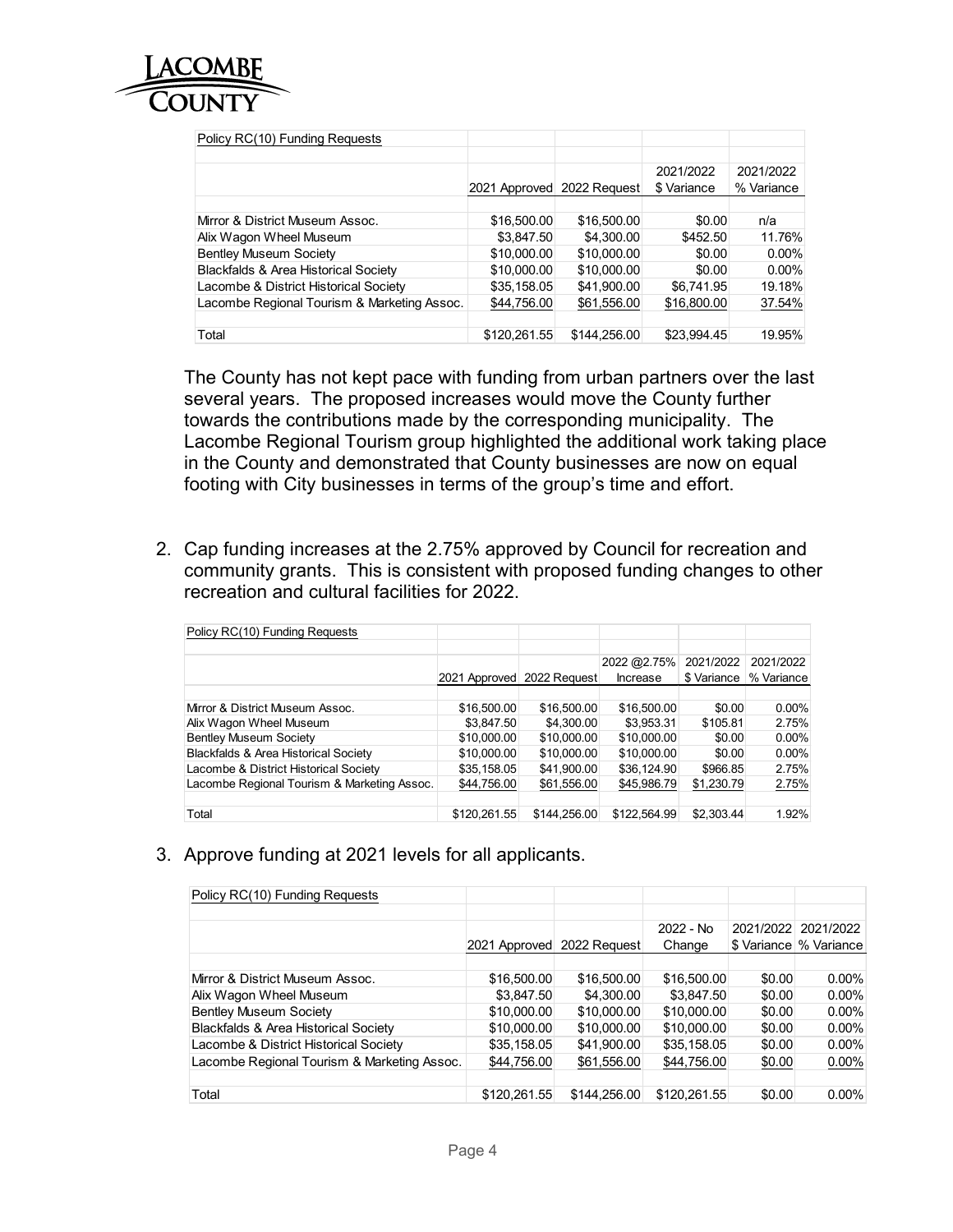

4. Approve the applications in amounts as determined by Council.

#### **BUDGET IMPLICATIONS**

The County's 2022 operating budget includes an allowance for funding provided pursuant to Policy RC(10). Administration has increased funding in the 2022 budget to meet the additional requests put forward by the applicants.

## **LEGISLATIVE RESPONSIBILITIES**

- Lacombe County Policy RC(10) Operating Support of Historical, Cultural, Tourism & Visitor Information Facilities and Services provides the direction on eligibility for funding.
- Section 3 of the Municipal Government Act (MGA) states the purposes of a municipality are:
	- o to provide good government,
	- o to provide services, facilities, or other things that, in the opinion of Council, are necessary or desirable for all or part of the municipality, and
	- o to develop and maintain safe and viable communities
- Section 180(1) of the MGA states that Council may act only by resolution or bylaw.
- Section 248(1)(a) of the MGA states that a municipality may only make an expenditure that is included in an operating budget, interim operating budget or capital budget unless otherwise authorized by Council.